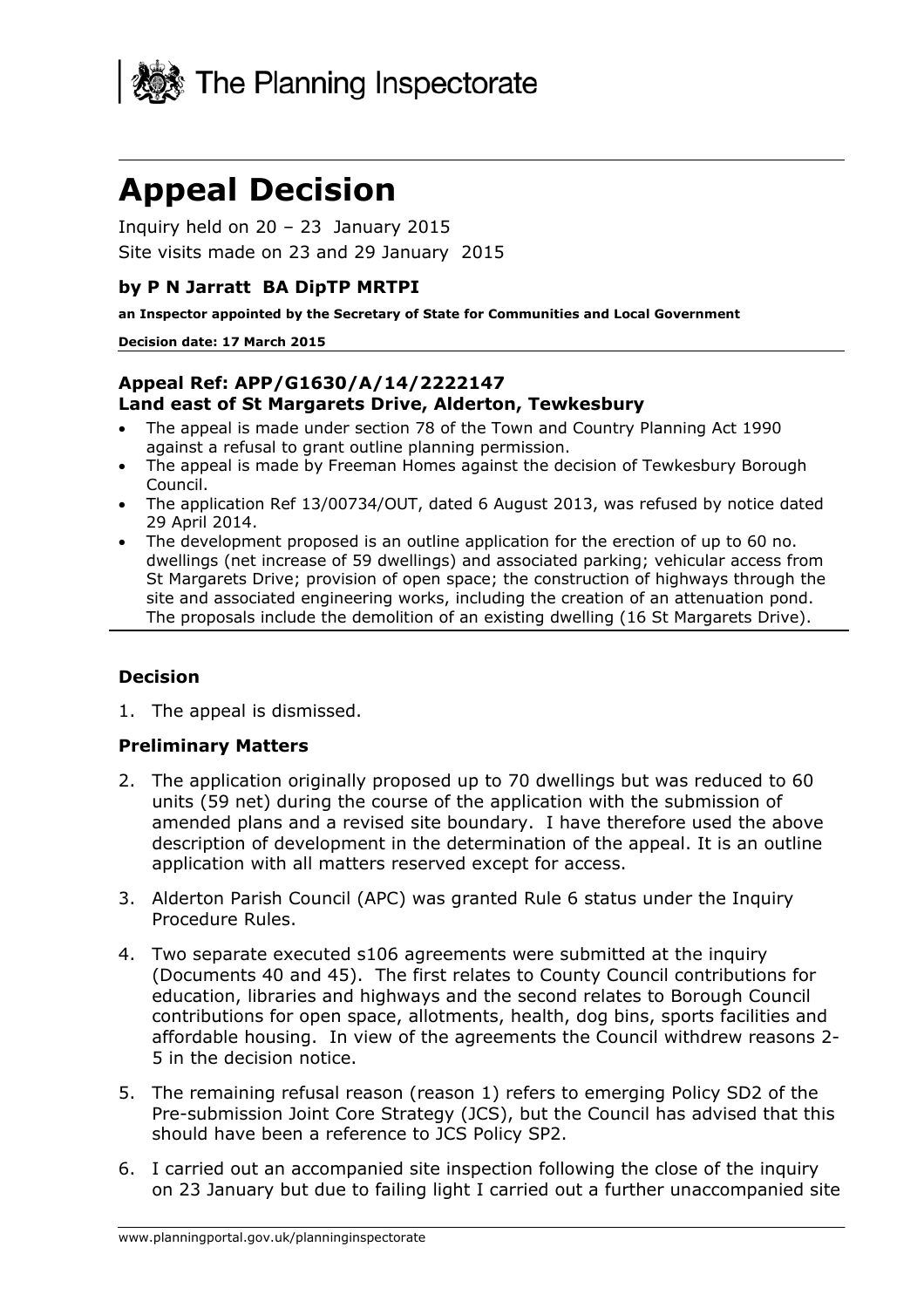inspection on 29 January, taking in viewpoints suggested by the parties, including a visit to Stoke Orchard.

#### **Main Issues**

- 7. The main issues in this appeal are:
	- i) The effect of the proposal on the character and appearance of the area;

ii) Whether the scale of development would have a disproportionate effect on the village and on the social wellbeing of the community;

iii) Whether the proposal represents sustainable development to which the National Planning Policy Framework's (the Framework) presumption in favour should apply.

### **Reasons**

### *Background*

- 8. The application site is 2.86 hectares in extent and is located adjacent to the south east edge of Alderton bordering existing residential development on St Margaret's Road and St Margaret's Drive. It comprises two fields currently used for sheep grazing. The site includes a bungalow at 16 St Margaret's Drive which would be demolished to provide vehicular access to the site. The site is located in a Special Landscape Area (SLA) but it is outside the Cotswolds AONB, the boundary of which skirts the northern side of the village. There are a number of listed buildings in the vicinity of the site. The "Winchcombe Way", a figure of eight recreational PRoW walking route of more than local interest, runs along the eastern boundary of the appeal site in the adjoining field.
- 9. Although the application is in outline, indicative masterplan and parameters plans indicate that the development would be for a mix of two storey dwelling types including 2,3,4 and 5 bedroom family houses and 35% affordable housing, open space, children's play area, attenuation pond, landscaping with pedestrian access from St Margaret's Drive and from two points on St Margaret's Road. Access to Lower Farm, to the east of the site would be retained.
- 10. There is no relevant planning history on the appeal site although there have been a number of recent housing applications in Alderton. An application for 4 dwellings adjacent to Gretton View was refused in April 2014<sup>1</sup>. Permission was granted on appeal for 47 dwellings on land to the south of Beckford Road in May 2014 and construction has recently commenced<sup>2</sup> (the Beckford Road Development). An application for 24 dwellings at land east of Willow Bank Road was refused in September 2014<sup>3</sup> and an appeal has been lodged. An application for 53 dwellings west of Willow Bank Road was refused in December  $2014^4$ .
- 11. The statutory development plan consists of the saved policies of the Tewkesbury Local Plan which was adopted in 2006 and pre-dates the Framework. In accordance with the Framework at paragraph 215 I will give

<sup>-</sup>1 Ref 13/01018/FUL

<sup>2</sup> APP/G1630/A/13/2209001

<sup>3</sup> Ref 14/00414/FUL

<sup>4</sup> Ref 14/00747/OUT

www.planningportal.gov.uk/planninginspectorate 2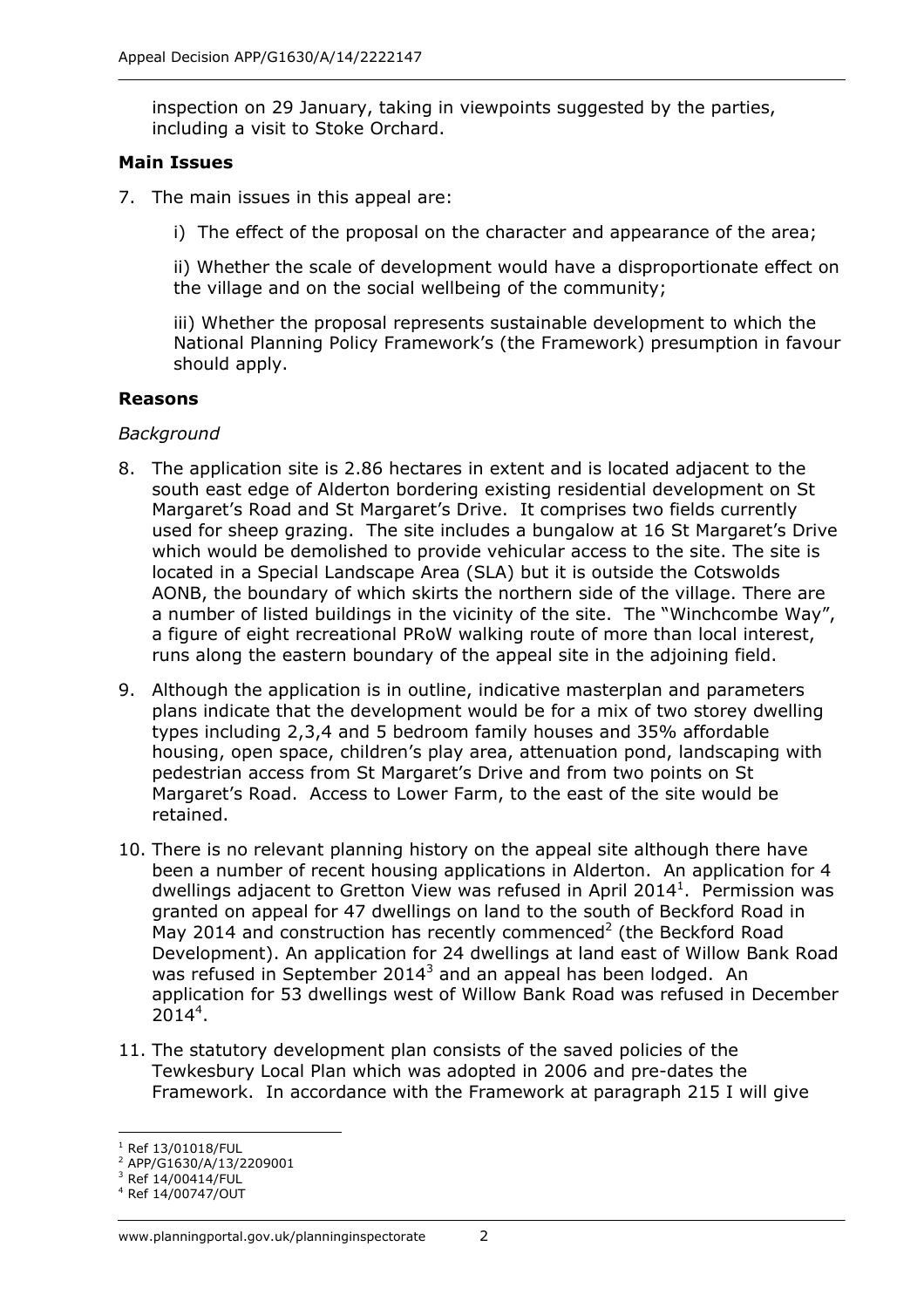due weight to relevant policies according to their degree of consistency with the Framework. The JCS is an emerging plan and whilst it has reached submission stage no date for its examination has been set. An Alderton Neighbourhood Parish Plan is being prepared by the community but this has yet to be published.

#### *The character and appearance of the area*

- 12. The Framework at paragraph 109 states that the planning system should contribute to and enhance the natural and local environment by protecting and enhancing valued landscapes and, at paragraph 115, it emphasises that great weight should be given to conserving landscape and scenic beauty in AONBs.
- 13. The Cotswolds AONB covers Alderton Hill and Dumbleton Hill, and extends right down to the northern edge of the settlement of Alderton. To the south, Oxenton Hill is also part of the AONB. The land between these outliers, known as the Teddington and Greet Vale, is designated a Special Landscape Area (SLA) in the Local Plan. The setting of the AONB is not the subject of any national or statutory policy protection although the SLA is the subject of Local Plan Policy LND2.
- 14. Policy LND2 states that special attention will be accorded to the protection and enhancement of the landscape character of the SLA. Within this area proposals must demonstrate that they do not adversely affect the quality of the natural and built environment and its visual attractiveness, or detract from the quiet enjoyment of the countryside. The supporting text to this policy explains that while the quality of the landscape in the SLA is worthy of protection in its own right, it also plays a role in providing the foreground setting for the adjacent AONB. However I agree with the main parties that the second part of the policy is not consistent with the Framework as any development would be likely to have an adverse effect on the quality of the natural and built environment. Consequently I attach less weight to the second part of the policy than I do to the first part, which the parties agree is consistent with the Framework. The appellant has also drawn attention to Policy LND2, particularly in its second part, not providing for any form of cost/benefit assessment which underpins the approach of the Framework<sup>5</sup>. Notwithstanding this, I take account of economic or other benefits of the scheme in the overall planning balance.
- 15. The Gloucestershire Landscape Character Assessment (2006)<sup>6</sup> identifies the key characteristics of this "Unwooded Vale" landscape type as including medium-to large-scale hedged fields with a combination of both regular and irregular field patterns, and a relatively sparsely settled agrarian landscape with rural villages and scattered farms and dwellings. It notes that the escarpment and outliers create a sense of enclosure within the Teddington and Greet Vale, and provide a backdrop to many views across it.
- 16. The landscape experts for both the appellant and the Council submitted detailed assessments of the landscape and visual effects of the proposals based on the appellant's Application Landscape and Visual Assessment (ALVIA) and best practice guidelines. Whilst in agreement on certain matters, different conclusions on the level of harm arising from the proposed development were reached by the parties.

<sup>-</sup><sup>5</sup> Colman and SSCLG and North Devon DC and RWE NPower [2013] EWHC 1138 (Admin)

<sup>6</sup> Document C10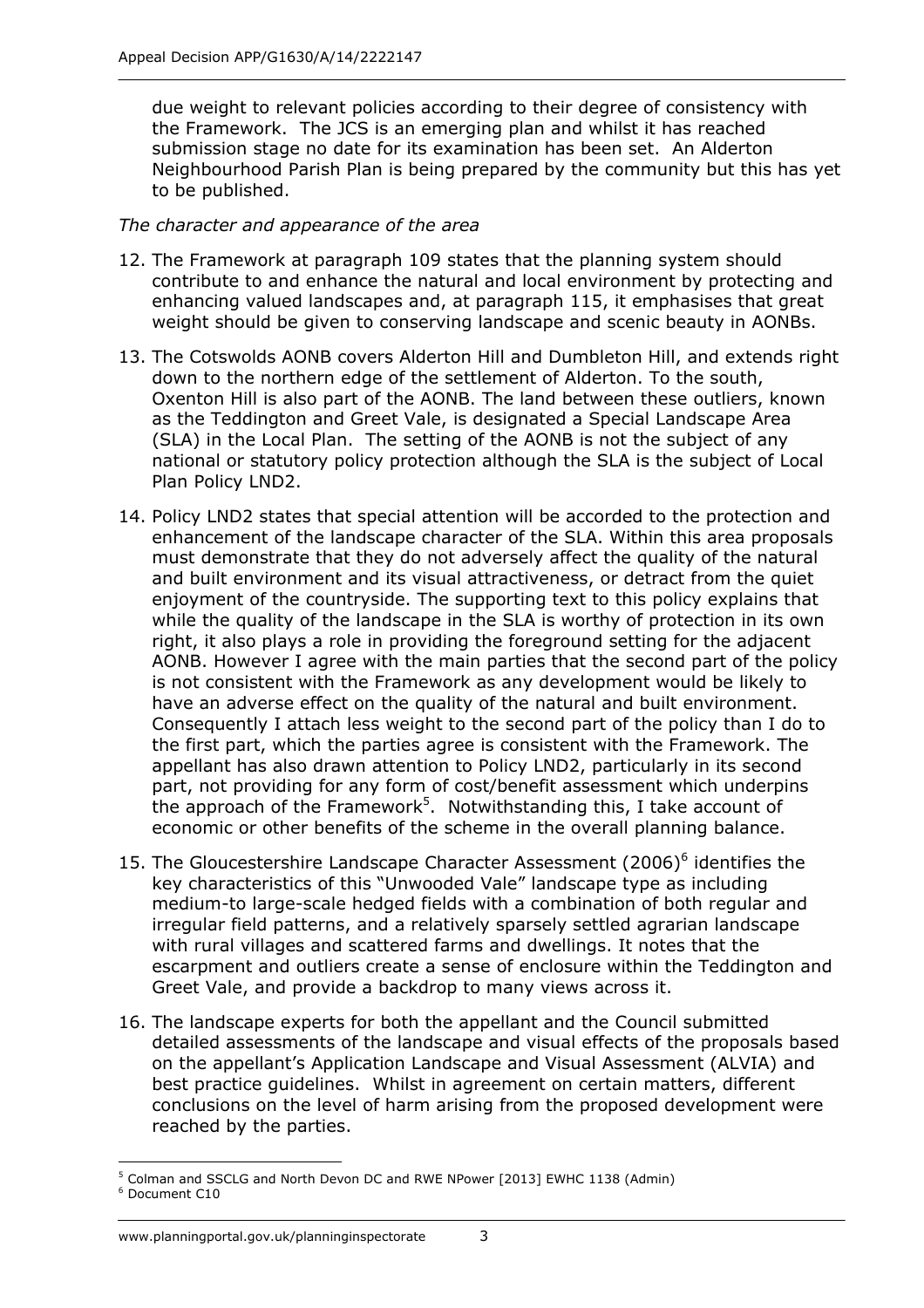- 17. A recent study<sup>7</sup> identifies the site to be within an area of medium landscape sensitivity and high visual sensitivity. It identifies that the sense of separation between Alderton and the B4077 is characteristic and vulnerable to insensitive development.
- 18. The appeal site is a constituent of its enveloping rural landscape character by virtue of the similarity of its high quality features; topography, geology, openness, pasture use, stream, vegetation and presence of settlement. It is not on the fringes of the rural character area but very much part of it. I do not consider that Alderton acts as a buffer between the appeal site and the AONB but is part of a contiguous landscape. The appeal site and its setting consist of features characteristic of both the SLA and the AONB landscape. Although the AONB is higher ground with the SLA as a lower vale, the appeal site is seen as forming part of the gentle slope that falls from the AONB. The development of the appeal site would impact on the setting of the AONB through a loss of openness and pasture use.
- 19. The proposals would also lead to a coalescence of Alderton and Lower Farm and an increase in the suburbanised character to the village not readily reflected by the morphology of Anderton with its small scale infill and layout reflective of the historic road form. Historically the village has a generally eastwest layout with two historic cluster areas. This east-west form will be accentuated through the recently approved 47 dwellings in the Beckford Road development.
- 20. In terms of the visual effects, the locations receiving large negative effects are the dwellings and footpaths close to the appeal site as well as Lower Farm. Views of the appeal site will change from rural fields to a suburban residential estate and certain views of the AONB would be lost. The Cotswold Conservation Board and Natural England object to the proposed development because of the impact that the development would have on views of the AONB, with the Board drawing particular attention to views south-west from the Winchcombe Way from the north east corner of the site where the development would block views of substantial parts of Dixton Hill and Oxenton Hill. Having viewed the site from this and other points on the Winchcombe Way I would agree that impact on views would be `substantial adverse'<sup>8</sup> and walkers would experience a change in their relationship with Alderton, its landscape and the enjoyment of the countryside. In particular, walkers approaching the village along the Winchcombe Way cross fields and enter the most historically picturesque part of the village where St Margaret's Church is a local landmark building. This would be a substantially different experience with the construction of the proposed development.
- 21. In terms of landscape and visual impact, the Beckford Road site and the current appeal site can be distinguished on their own facts. The Beckford Road inspector considered that those proposals would not alter the character of Alderton as they were within the overall pattern of development along Beckford Road, a factor which was considered to mitigate the 'bolt-on' location of the scheme. Additionally, Alderton's character was not considered to be altered in views from within the AONB or from the SLA. The same cannot be said for the appeal site where the location is counter to the pattern of the settlement and does not benefit from the mitigating factors attributed to Beckford Road.

 7 Landscape and visual sensitivity study, Toby Jones Assoc., November 2014, paragraph 3.3 (Document 17) <sup>8</sup> Core Document B16 LVIA Para 7.27, Receptor 13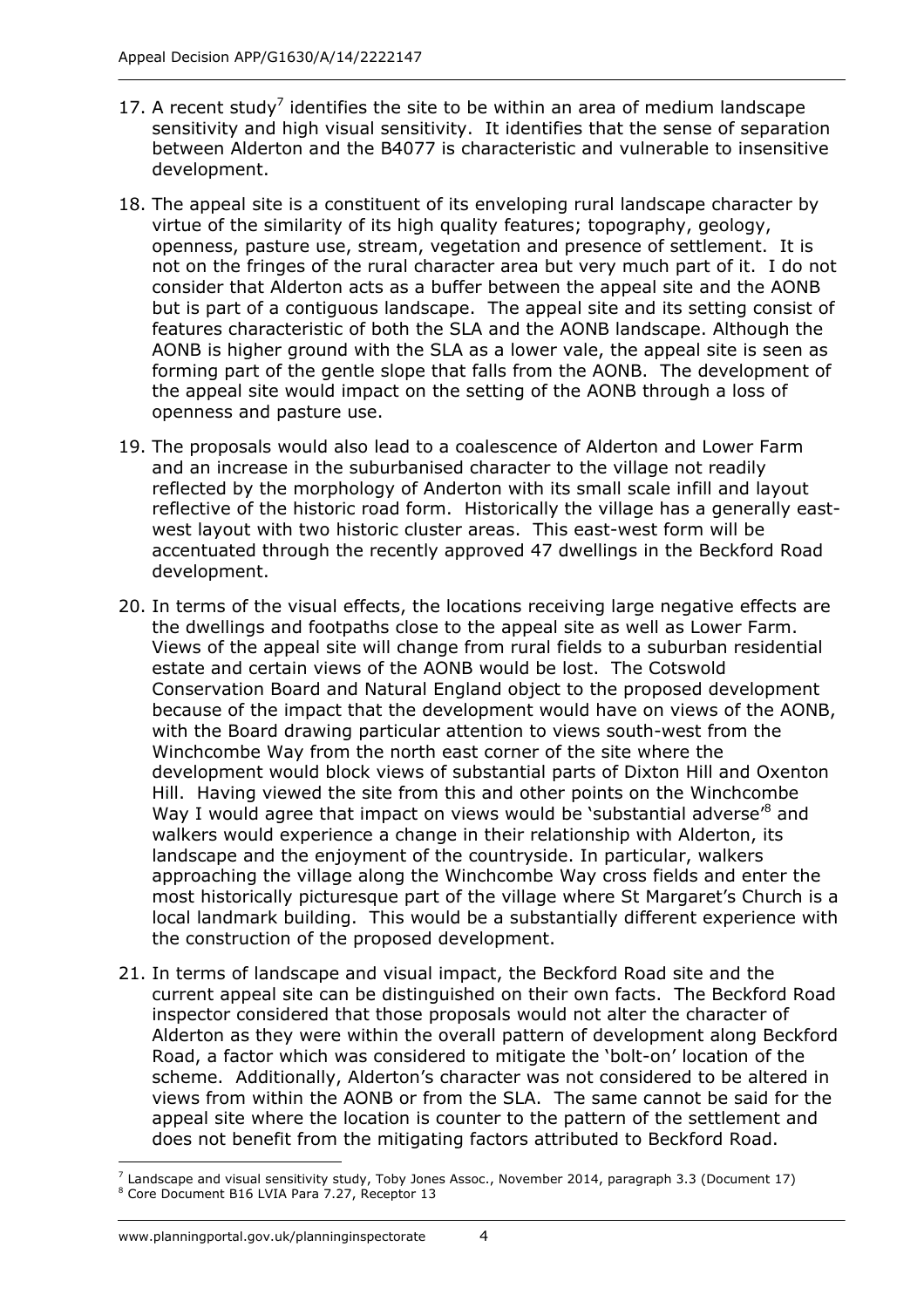- 22. The extent of this impact would be dependent on the viewpoint and distance from the appeal site. Although there would be visual creep towards the B4077, the site when viewed from greater distances from the south west, south and south east, (such as from Viewpoints D, 10 and 14) would have a lesser effect on the SLA and setting of the AONB as the development would be seen as part of the settlement envelope. Additionally landscaping proposals would mitigate the harder edges of the development over time. When viewed from the north (Viewpoint 11), the site would be largely assimilated in the visual impact of the settlement due to the village being in the foreground.
- 23. Alderton itself would retain the character and appearance of a rural village nestled within an open, agricultural landscape. The development would not, therefore, detract significantly from the quiet enjoyment of walkers using the public rights of way when viewed from longer distances away from the site. However, from closer public viewpoints, such as from points on the Winchcombe Way on the edge of the village or when approaching the site from the south and south east, the proposed development would change the overall experience for those walking through the countryside due to the loss of open pasture and the introduction of built development. I consider that this would cause significant harm.
- 24. The appeal site makes an important contribution to the foreground setting of the AONB and, for the reasons set out above; I consider that the proposed development would be detrimental to its setting. It would result in the loss of what is currently an open, arable field and its replacement with built development and associated human activity. This would have an adverse effect on the rural quality of the landscape adjoining the southern edge of Alderton, increasing the extent of the built-up part of the settlement at the expense of the surrounding open countryside. In these terms, the proposed development would conflict with the Policy LND2 requirement to have no adverse effect upon the quality of the natural environment but as referred to earlier I do not attach the same degree of weight to this aspect of the policy as I do in respect of the first part of the policy requiring special attention being accorded to the protection and enhancement on the SLA.
- 25. In summary, the proposed development would be harmful to the character and appearance of the area, through the loss of a long, rectangular open pasture field, leaving a smaller one uncharacteristic of either the AONB or SLA. It would lead to the extension of the built-up part of the settlement into the adjoining countryside and affect the setting of the AONB. This would conflict with paragraph 109 of the Framework and with the aims of Policy LND2 of the Local Plan, and this would represent an adverse impact that will need to be weighed in the overall planning balance.

# *Effect on the Village and on the Community*

26. Alderton is a healthy vibrant community that is valued by its residents, where about one half of households have resided for over 20 years. It is also a village in which its residents are engaged in matters of community interest and this is evident through their involvement in the Service Village Forum which supports the JCS evidence base and through the carrying out of surveys, a Village Design Statement and in the preparation of the emerging Alderton Neighbourhood Development Plan (ANDP). There is also a wide range of clubs and associations.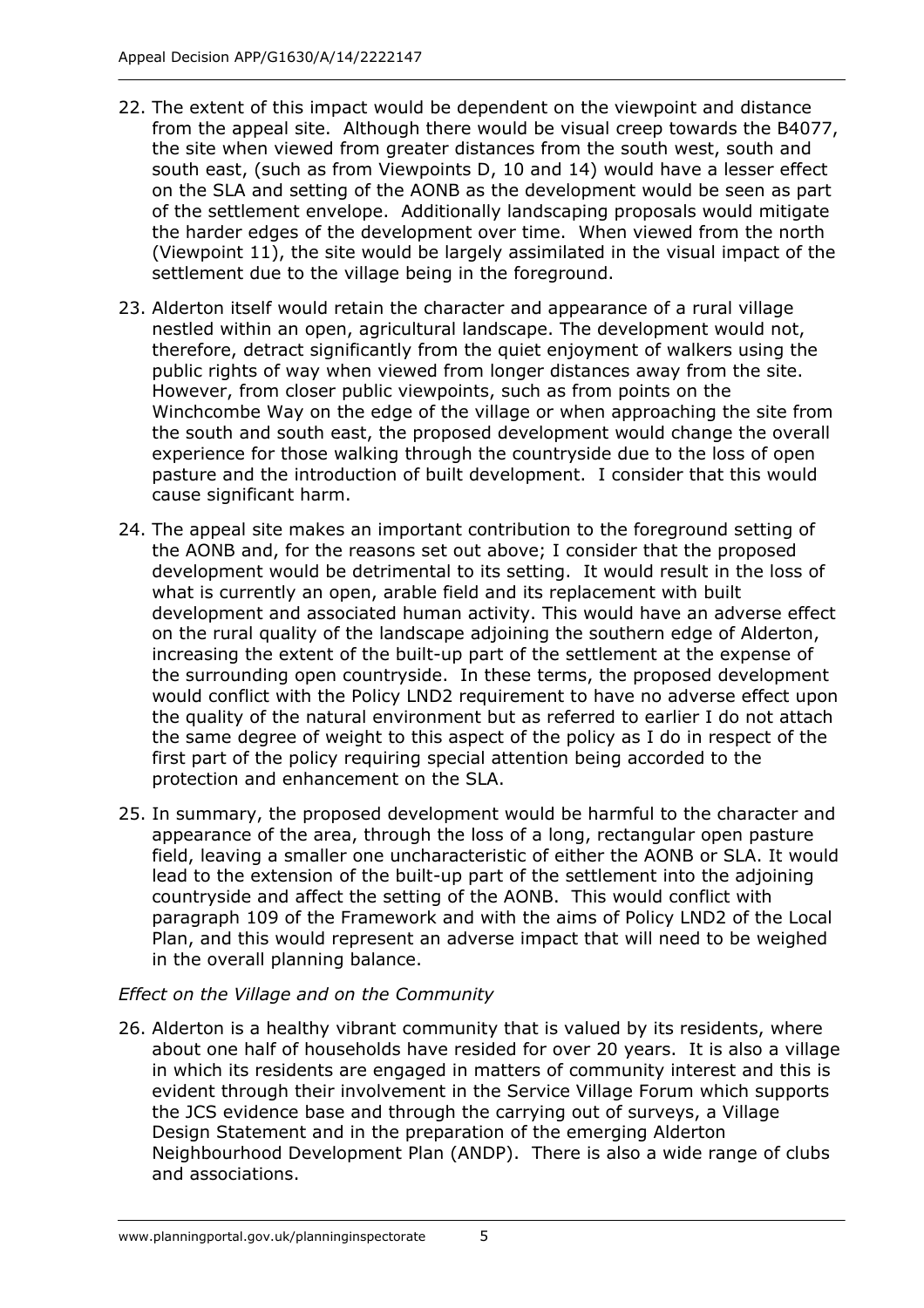- 27. The Parish Council and local residents were present at the inquiry and provided a balanced approach in expressing their concerns. It was clearly evident from their contributions that they place a high value on maintaining and planning for their community and they are very much concerned over the cumulative effect that the appeal scheme would have following on from the Beckford Road development (and other schemes that may not have been determined finally).
- 28. In allowing the Beckford Road development, the inspector recognised the concerns of APC that the scheme may set a precedent for others<sup>9</sup> but she made it clear that her decision should not be interpreted as a finding that Alderton is necessarily a sustainable location for any further residential development. She went on to say that 'Substantially increasing the number of dwellings in a settlement without proportionate increases in infrastructure, employment opportunities and other local services risks eroding community cohesion, and the fact that 47 dwellings have now been allowed on appeal will be a consideration to be weighed in the balance when considering any future proposals'.
- 29. The appeal proposal makes contributions through the planning obligations towards education, libraries, highways, open space, allotments, health, dog bins, sports facilities and affordable housing. These contributions would provide proportionate increases in infrastructure and would be benefits of the scheme. However there was disagreement between appellant and the Chair of the Governors of the Oak Hill Primary School regarding the pupil forecast as identified by the County Council, a matter that was left unresolved at the inquiry, but there was no evidence of weight to suggest that the viability of the school would be threatened in the absence of the appeal scheme.
- 30. No permanent employment would be provided through the scheme although it would provide jobs on the site through the construction phase and perhaps assist in the viability of a few local jobs in the area in the longer term. However, community cohesion goes beyond this in a small rural settlement. Also of significance is the capacity for the settlement and the community to accept the impacts that a rate of change for the construction of 107 houses would have over a relatively short period of time in a settlement of only 265 dwellings. Alderton has grown organically and slowly over a long period of time and its physical character would change as a result of the major development that would arise from the Beckford Road scheme and the appeal proposals which, together, would represent a 39% increase in the number of dwellings. Alderton would appear more suburbanised and less of a rural settlement and it would be adversely affected as a consequence.
- 31. The Framework at paragraph 7 recognises that sustainable development includes a social role that planning performs and Section 8 sets out how healthy communities can be promoted. Mr Smith, on behalf of the Council, made reference to various studies on social cohesion and sustainability and to factors relevant to an assessment. Whilst this provided a useful background, its application to a small rural settlement was limited although the sense of identity of a place was aptly summarised as being '…rooted in history, in local celebrations, the stories people tell about the area, and in regular local events. These build up over time. When new large-scale housing developments are built, the sense of place cannot be defined by its shared history. New residents

<sup>1</sup> 9 Para 76 APP/G1630/A/13/2209001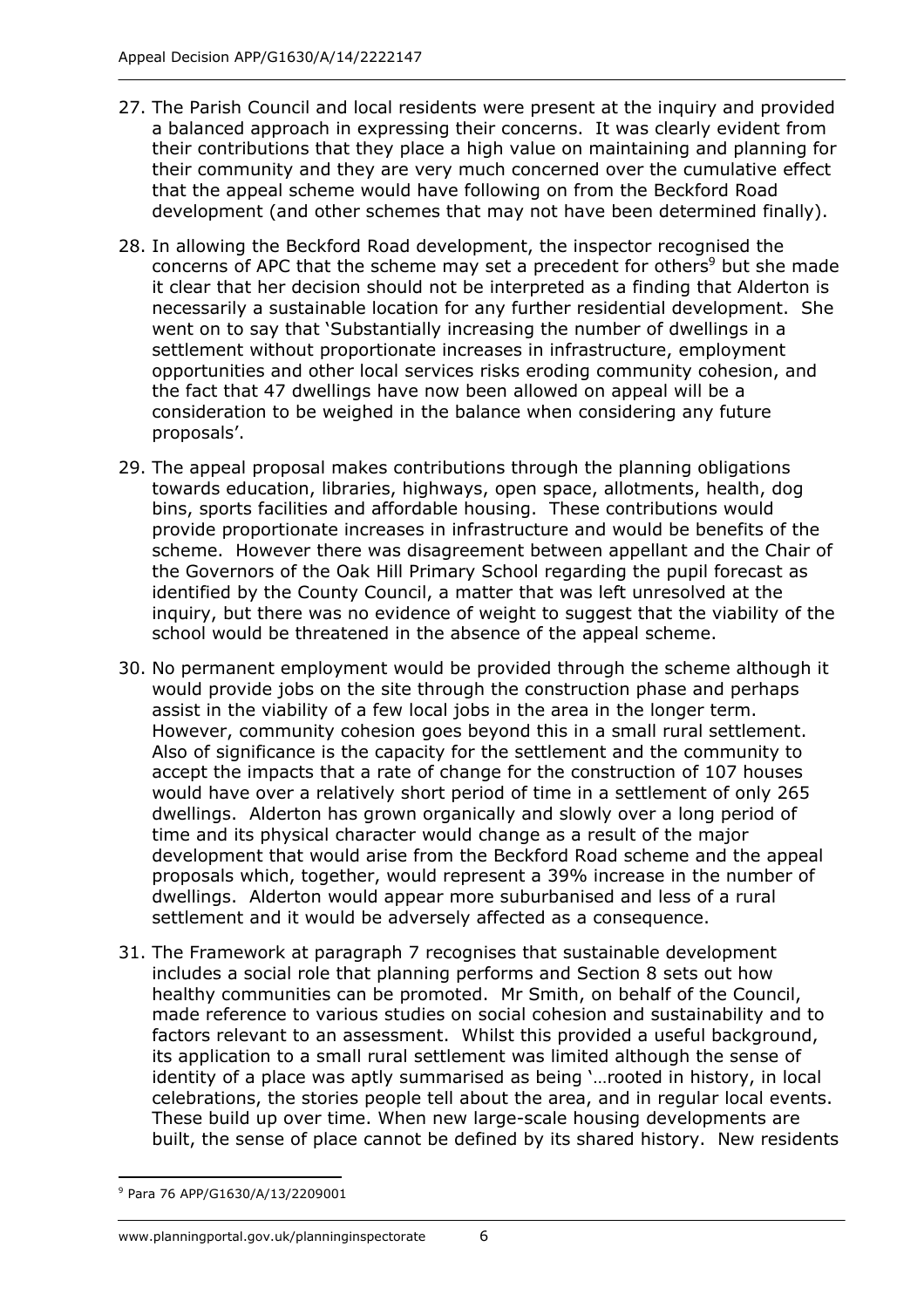will not know others, and, in the early stages, there will be few social connections.'<sup>10</sup>

- 32. At the inquiry there was considerable discussion about the age profile of Alderton. Whilst the proposed development would accommodate younger households and assist in bringing the population profile more into balance, no doubt the Beckford Road proposals would go some way towards achieving this.
- 33. Apart from the physical changes that would occur, I recognise that a sizeable expansion of the village could take the community some time to adapt to and there could be adverse consequences for the social and cultural wellbeing of existing residents, as recognised in an appeal in Devon $^{11}$ . I recognise that, as in other cases elsewhere, there is a danger that potential adverse impacts of new housing on an existing community is a consideration that needs to be weighed in the overall planning balance. This goes beyond a community's natural resistance to change. Indeed, the APC has indicated that a number of residents would sell up and leave the village because Alderton would no longer be a quiet rural village.
- 34. The appellant referred to an appeal decision at Stoke Orchard<sup>12</sup> where the impact of further housing development on social cohesion in the village was not considered to be materially affected. However, I do not consider that the Alderton proposals are comparable to the situation in Stoke Orchard as that village has recently experienced substantial expansion arising from a brownfield site redevelopment.
- 35. I conclude on this issue that the proposed development would have a disproportionate effect on the village in terms of the cumulative impact of development and also on the social wellbeing of the community, which I consider would be harmful.

#### *Sustainable Development*

- 36. It is common ground that the Council cannot demonstrate a 5 year supply of housing land in the terms set out in the Framework. The Council and the appellant's estimates vary slightly due to the way the buffer is applied. The housing land supply calculated against the South West RSS requirement, gives a supply of 2.5 years (appellant's figure) or 2.7 years; and similarly, in calculating supply against the Pre-Submission JCS requirements, figures of 3.7 years (appellant's figure) and 3.9 years supply are estimated $^{13}$ .
- 37. The CPRE<sup>14</sup> and a local resident<sup>15</sup> disagreed with the estimated assessments of supply but neither of their approaches accord with the approach to calculations of housing need and supply contained in the Framework at paragraph 47 or in the Planning Practice Guidance (PPG). Mr Crofts, on behalf of the CPRE, argued that the future release of Green Belt sites should be included in the calculation of housing land supply. However this approach was withdrawn under cross examination as it was accepted that it is only via the development plan process that such sites should be released for development.

<sup>-</sup><sup>10</sup> Page 32, Design for Social Sustainability Document F2

<sup>11</sup> Core Document D2 APP/U1105/A/13/2191905, Feniton, Devon

<sup>&</sup>lt;sup>12</sup> Document 37 APP/G1630/A/14/2223858 Stoke Orchard, Nr Tewksbury

<sup>&</sup>lt;sup>13</sup> SoCG Addendum

<sup>&</sup>lt;sup>14</sup> Document 19

<sup>&</sup>lt;sup>15</sup> Document 31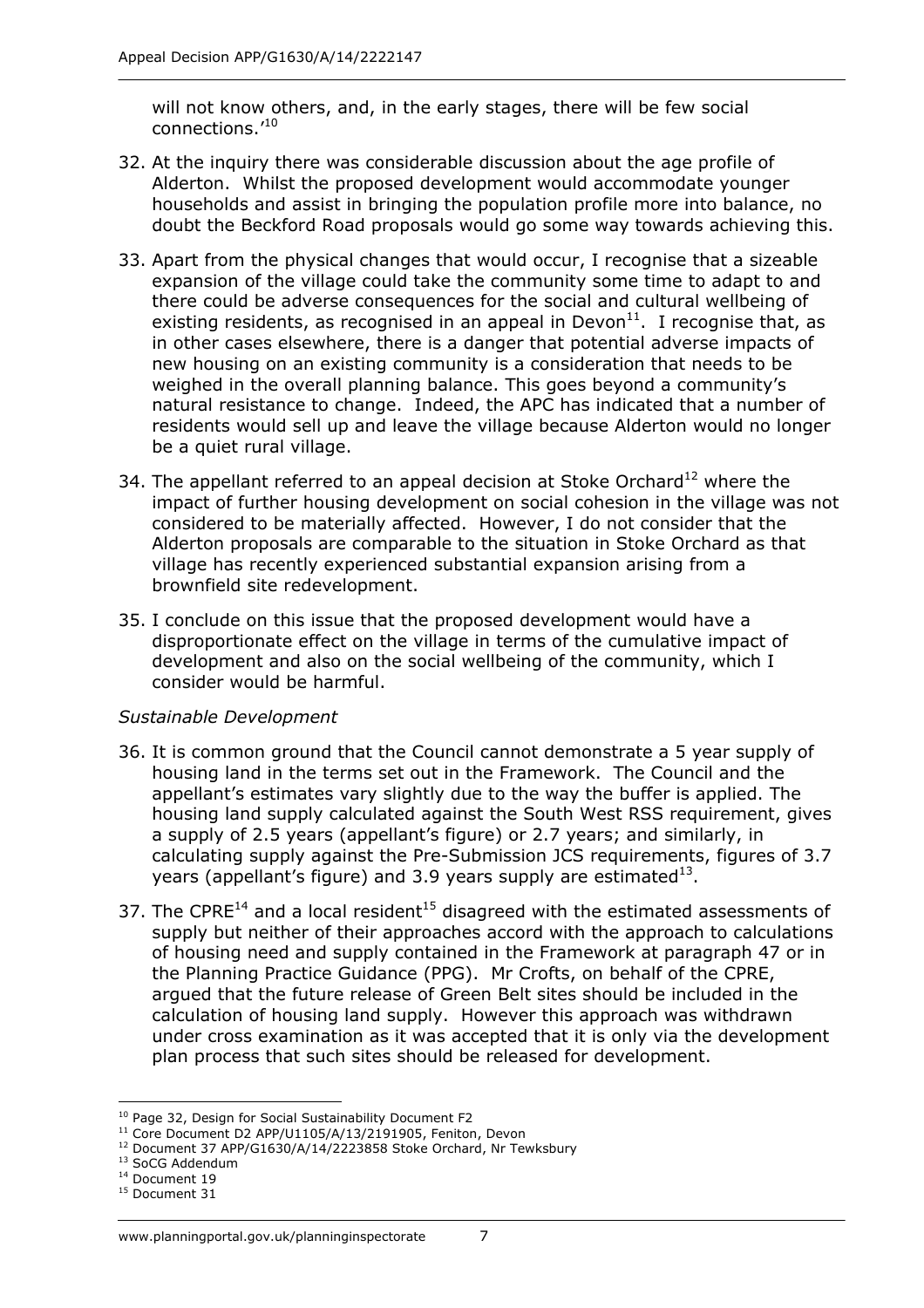- 38. In the absence of a five year supply of deliverable housing sites, paragraph 49 of the Framework indicates that relevant policies for the supply of housing should not be considered up-to-date, which, in this appeal, relates to saved Policy HOU4 of the Tewkesbury Local Plan 2006 which seeks to restrict residential development outside the designated development boundaries of settlements. This means that the location of the appeal site outside Alderton's settlement boundary is not a reason to refuse planning permission for the scheme but that the scheme should be assessed in accordance with paragraph 14 of the Framework. This sets out that at the heart of the Framework is a presumption in favour of sustainable development, which should be seen as a golden thread running through both plan-making and decision-taking. For decision–taking, this means that where the development plan is absent, silent or relevant policies are out-of-date, permission should be granted unless any adverse impacts of a development would significantly and demonstrably outweigh the benefits or where specific policies in the Framework indicate that development should be restricted, with footnote 9 giving examples of such policies.
- 39. Mr Crofts also sought to argue that the *William Davis<sup>16</sup>* judgement requires an assessment of sustainability prior to the application of paragraph 14 of the NPPF but this was not the view taken in the later *Dartford<sup>17</sup>* judgement which indicates that there is nothing in the Framework, whether at paragraphs 7 or 14, which sets out a sequential approach.
- 40. Concern was expressed by the APC that a decision on the appeal should wait for the publication of the JCS and the ANDP. They have relied on the Government's localism agenda in support of this approach and on the core principal of the Framework for planning to be community led. APC recognises that there will be a need for further housing development in the village but that this should be provided as smaller schemes on other sites. They anticipate that the emerging plans would identify Alderton's allocation to be between 40- 48 dwellings up to 203, of which 47 have already been committed.
- 41. However, such estimates would be premature as the headline figure for objectively assessed housing need within the terms of policy SP1 of the JCS could, according to the appellant, be substantially higher and, because of constraints elsewhere, it is possible that the service villages, of which Alderton is one, would need to accommodate more housing than the 752 units currently envisaged in Policy SP2 of the Submission JCS. I note that this is a reduction of the 880 dwellings that would need to be accommodated in the service villages as set out in the Pre-Submission JCS. These changing figures demonstrate why, in view of the current status of the plan, I cannot attach any more than limited weight to current estimates of future growth that may need to be accommodated in Alderton, including Mr Rainey's original contention that Alderton would need to accommodate 130 dwellings over the plan period.
- 42. Notwithstanding the considerable work that has already been undertaken on the ANDP, it is still at an early stage as a draft of the plan is not yet available and the process of formal consultation has yet to take place. Consequently, although it is a material consideration, I can only attach very limited weight to it at the present time. Whilst I appreciate that expectations will be let down by this approach, it is the approach set down at paragraph 216 in the Framework

<sup>-</sup><sup>16</sup> William Davis Ltd, Jelson Ltd v SSCLG, NW Leicestershire DC [2013} EWHC 3058 (Admin)

 $17$  Paragraphs 54 and 55 Dartford v SSCLG, Landhold Capital Ltd [2014] EWHC 2636 (Admin)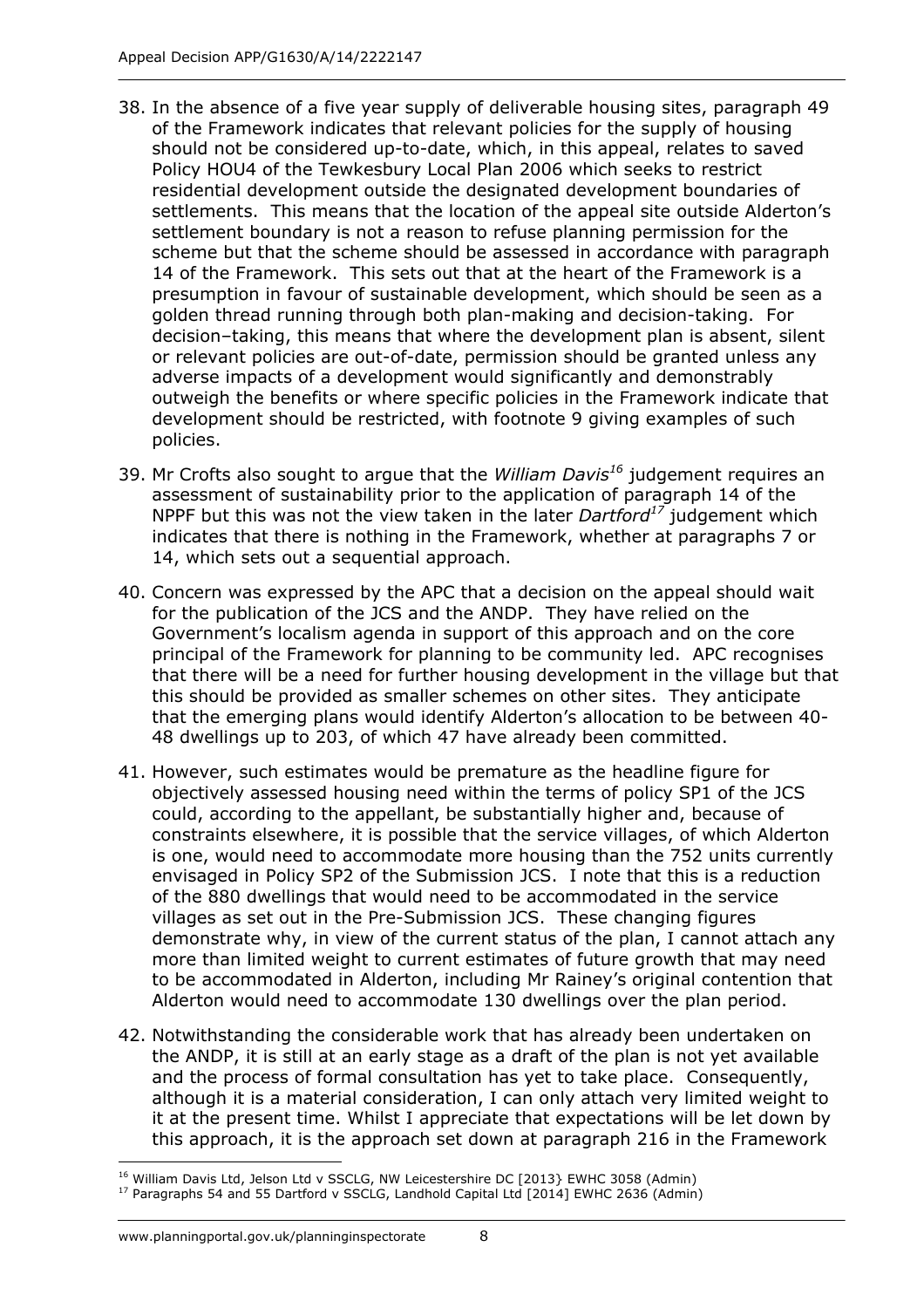where the weight attached to a plan increases as it progresses through the various stages of preparation and approval.

- 43. Turning to the three dimensions of sustainable development, the proposed scheme would lead to a number of benefits such as the jobs created through the construction process, the economic output, additional consumer expenditure, a New Homes Bonus payment and additional Council Tax payments. Whilst some of these economic benefits would not necessarily be directly enjoyed by the local community, they would benefit the wider area.
- 44. Whilst the affordable housing provision would be a social benefit it is not necessary, nor in my view desirable, for the affordable housing needs of the wider area all to be provided in Alderton, as I would anticipate the Beckford Road scheme to meet some of this need with the provision of the remainder taking place elsewhere, in response to the policies in the JCS when adopted, or through the development management or neighbourhood planning process. Other elements of the scheme such as a children's play area and public open space would also provide social benefits. However there would be adverse affects on social cohesion arising from the cumulative amount of residential development at Beckford Road and the appeal site.
- 45. Alderton is an accessible location within the rural area with a range of day-today services and it is designated as a service village in the Submission JCS. It has reasonable accessibility being close to the B4077 and has a limited bus service. However, despite this, I have found that there would be some adverse effects resulting from the proposed development on the character and appearance of the area through the extension of the built-up part of the settlement into the adjoining countryside which would affect the setting of the AONB, thus having a negative impact on the environmental dimension of sustainability.
- 46. I conclude on this issue that whilst the provision of additional housing is a significant benefit, when taking account of all relevant factors the proposed development would not represent sustainable development in the context of the Framework.

## **Other Matters**

- 47. A local resident expressed concern over the safety of the highway network and in particular, to traffic accidents that have occurred on the B4077. However highway assessments in relation to the proposed scheme have not led the highway authority to consider that the traffic generation arising from the proposed scheme would be unacceptable in highway safety terms and there is no reason why I should not reach the same conclusion.
- 48. A flood risk assessment has been submitted and found to be acceptable and this and other matters such as ecology, archaeology and residential amenity do not raise issues that could not be resolved through the imposition of appropriate conditions if I were to be minded to allow the proposals.
- 49. The occupant of Lower Farm raised issues in relation to the maintenance of access to the farm. The scheme provides continued access to Lower Farm but the occupants concerns appear to relate to matters of a private interest.
- 50. I have considered the contributions set out in both of the planning obligations and consider that all of these satisfy Regulation 122 of the Community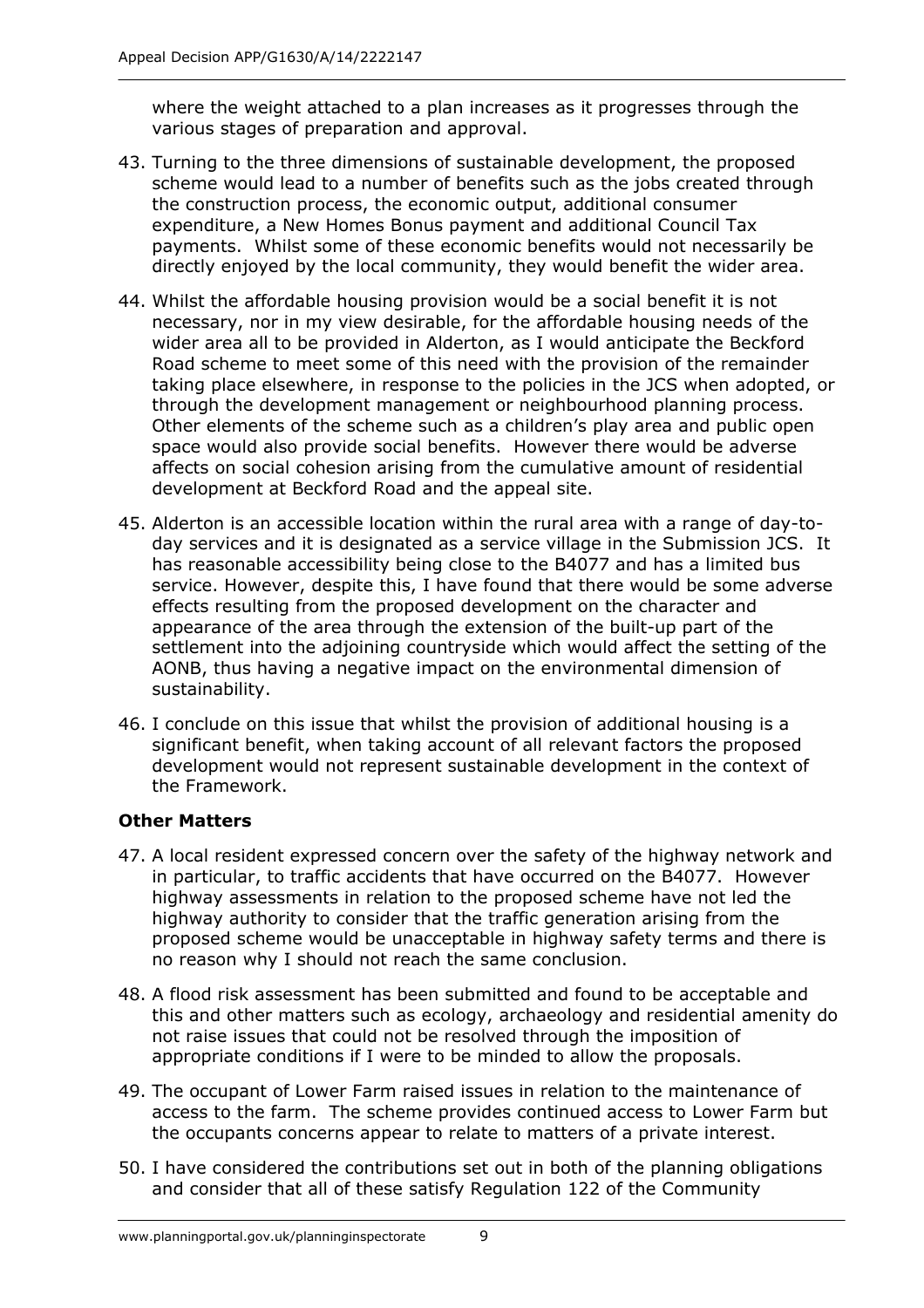Infrastructure Levy (CIL) Regulations 2010 and are necessary, directly relevant, and fairly and reasonably related in scale and kind to the development in question.

#### **The planning balance and conclusion**

- 51. I have found that in the absence of a five year supply of deliverable housing land, the Framework gives support for the scheme to which I attach significant weight. However, against this must be balanced the harm that the development would cause.
- 52. I have found harm in terms of the effects of the proposed development on the character and appearance of the area as it would lead to the extension of the built-up part of the settlement into the adjoining countryside and affect the setting of the AONB. This would conflict with the aims of Policy LND2 of the Local Plan and the Framework. This is an adverse impact to which I attach considerable weight.
- 53. I also found that that the proposed development would have a disproportionate effect on the village in terms of the cumulative impact of development and also on the social wellbeing of the community. I attach significant weight to the harm that would arise.
- 54. The totality of the harm I have identified is not clearly outweighed by the social or economic benefits of the development, including the supply of new housing, both market and affordable.
- 55. In the context of the Framework taken as a whole, the adverse impacts of the proposed development significantly and demonstrably outweigh the benefits of the scheme. Accordingly, the proposal would not represent sustainable development for which a presumption in favour should apply.
- 56. For the reasons given above and having had regard to all matters that have been raised, including all the decisions elsewhere referred to by the parties, I conclude that the appeal should be dismissed.

*P N Jarratt* 

Inspector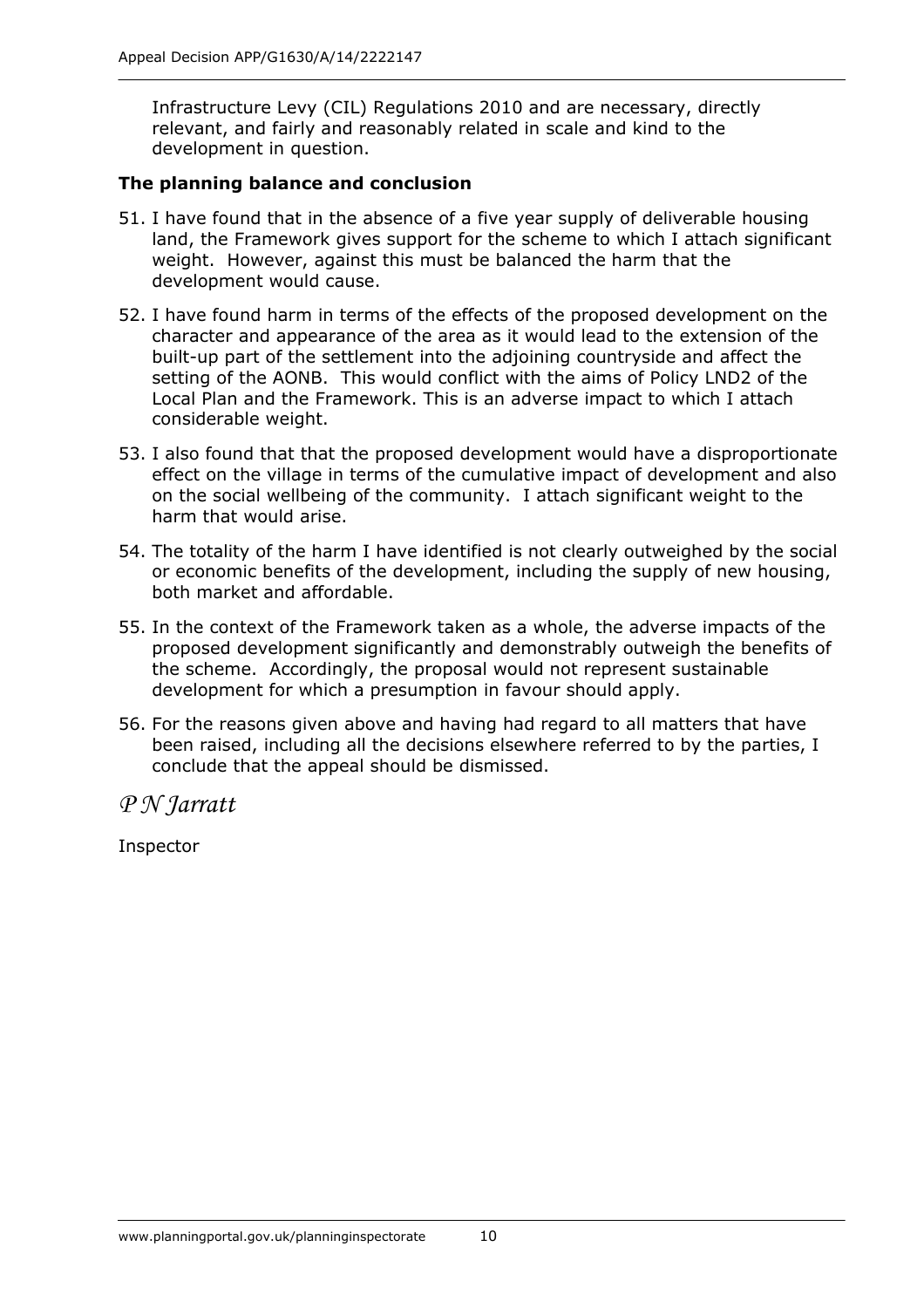### **APPEARANCES**

FOR THE LOCAL PLANNING AUTHORITY: Miss Sarah Reid of Counsel instructed by the Borough Solicitor

| She called              |                                           |
|-------------------------|-------------------------------------------|
| Paul Smith BA(Hons) Dip | Chartered Town Planner Sole, Practitioner |
| DesBltEnvt MRTPI        |                                           |
| James Overall BA(Hons)  | Chartered Landscape Architect, Ovelier    |
| CMI T                   | <b>Consultants</b>                        |

FOR THE APPELLANT: Peter Goatley of Counsel instructed by Pegasus Planning Group Ltd

| He called            |                                      |
|----------------------|--------------------------------------|
| Andrew Cook BA(Hons) | Director, Pegasus Planning Group Ltd |
| MLD CMLI MIEMA CEnv  |                                      |
| Jonathan Rainey      | Planner, Pegasus Planning Group Ltd  |
| BSc(Hons) MSc MRTPI  |                                      |

FOR ALDERTON PARISH COUNCIL: Matthew Clayton, Barry Sear and Becky Parish

| They called           |                                            |
|-----------------------|--------------------------------------------|
| <b>Becky Parish</b>   | Local resident                             |
| Iain Armishaw         | Local resident                             |
| <b>Holley Lockley</b> | Local resident                             |
| <b>Barry Sear</b>     | Local resident                             |
| Mike West             | Local resident                             |
| Jane Hamilton         | Local resident                             |
| <b>Andrew Cocks</b>   | Parish Councillor, Chairman of the Service |
|                       | Village Forum                              |

#### INTERESTED PERSONS:

| Robert Jones<br>Caroline Page<br>Emerys Knight<br>John Appleton<br>Mike Newman<br>Nigel Roe<br>Dr D Shepherd<br>Jessica Shepherd | Local resident<br>Local resident<br>Local resident<br>Local resident<br>Church Warden<br>Chair of Governors of Oak Hill School<br>Local resident<br>Local resident |
|----------------------------------------------------------------------------------------------------------------------------------|--------------------------------------------------------------------------------------------------------------------------------------------------------------------|
| David Crofts                                                                                                                     | Planning Consultant on behalf of the CPRE                                                                                                                          |
|                                                                                                                                  |                                                                                                                                                                    |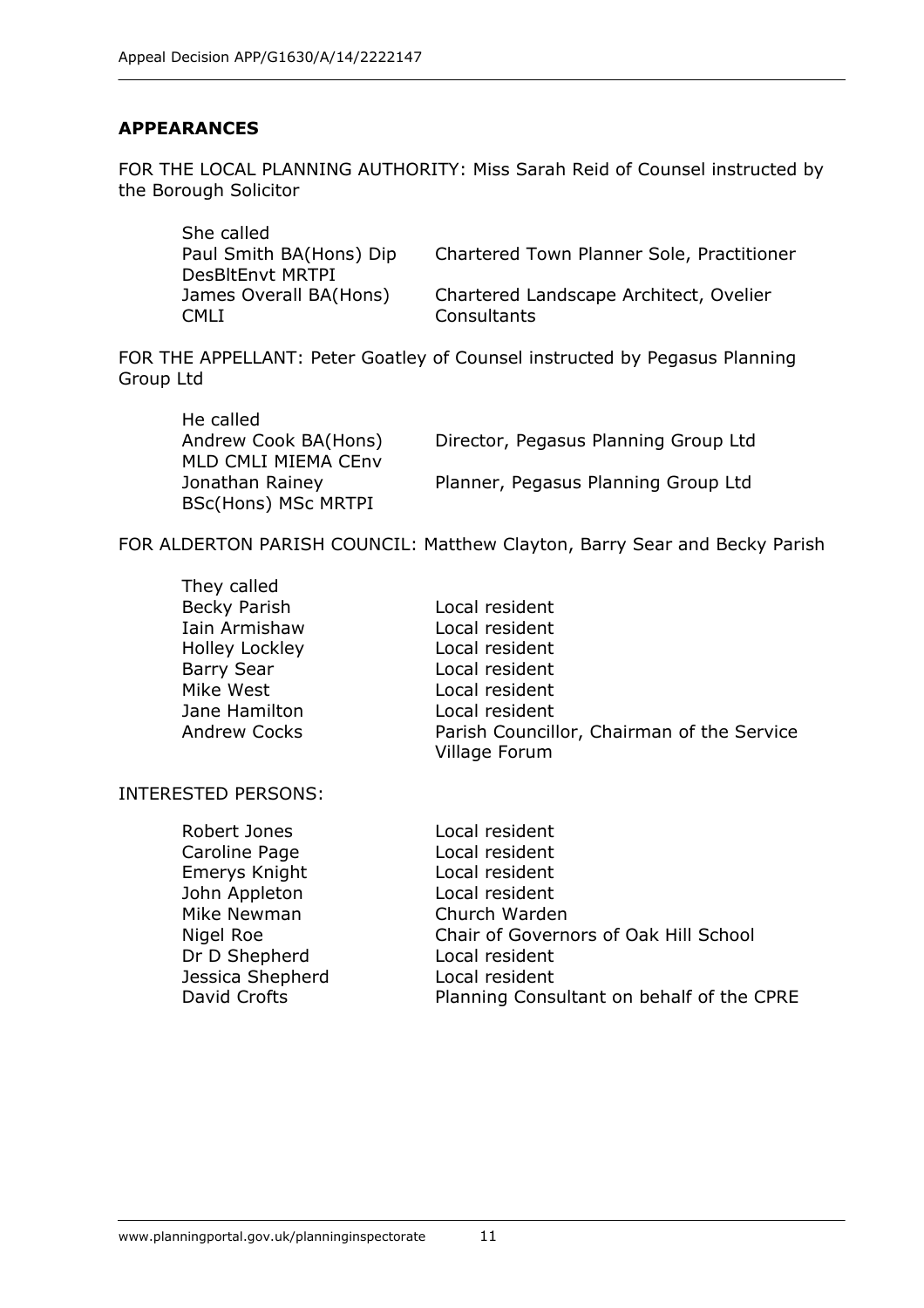# **DOCUMENTS**

- 1 Draft s106 agreement with the county council (appellant)
- 2 Draft s106 agreement with the borough council (appellant)
- 3 CD C4: Policy SP2 (TBC)
- 4 CD F2: Design for Social Sustainability (TBC)
- 5 CD F3: Creating Strong Communities (TBC)
- 6 CD D3: Land at Handcross, Mid Sussex (appellant)
- 7 ANDP summary of work to date (APC)
- 8 Appeal decision 2199166 Upton upon Severn (APC)
- 9 Appeal decision 2189451 Sayers Common, West Sussex (APC)
- 10 Appeal decision 2183317 Winchcombe (appellant)
- 11 Appeal decision 2209980 Blofield, Norwich (appellant)
- 12 Appeal decision 2222311 West Haddon, Northants (appellant)
- 13 Table detailing corresponding photographs (TBC)
- 14 Opening submissions by the appellant
- 15 Opening submissions by APC
- 16 Opening submissions by the Council
- 17 Landscape and Visual Sensitivity Study Toby Jones Assoc., Nov 2014 (APC)
- 18 Alderton Matters Report A Counts (TBC)
- 19 Statement and Summary Statement (CPRE)
- 20 Drawing ref BRS.3055\_20-C (TBC)
- 21 Document bundle of CPRE correspondence (TBC)
- 22 ANDP Statement on behalf of Alderton residents (TBC)
- 23 Statement by Mike West on behalf of APC housing and infrastructure
- 24 Statement by Ian Armishaw on behalf of APC vitality, social wellbeing and sustainable living
- 25 Statement by Jane Hamilton on behalf of APC visual impact
- 26 Statement by Andrew Cocks on behalf of APC Service Village Forum
- 27 Alderton Matters questionnaire, October 2014 (APC)
- 28 Questionnaire response spreadsheet, October 2014 (APC)
- 29 Photographs of damage to road verges (APC)
- 30 Statement by Caroline Page, local resident